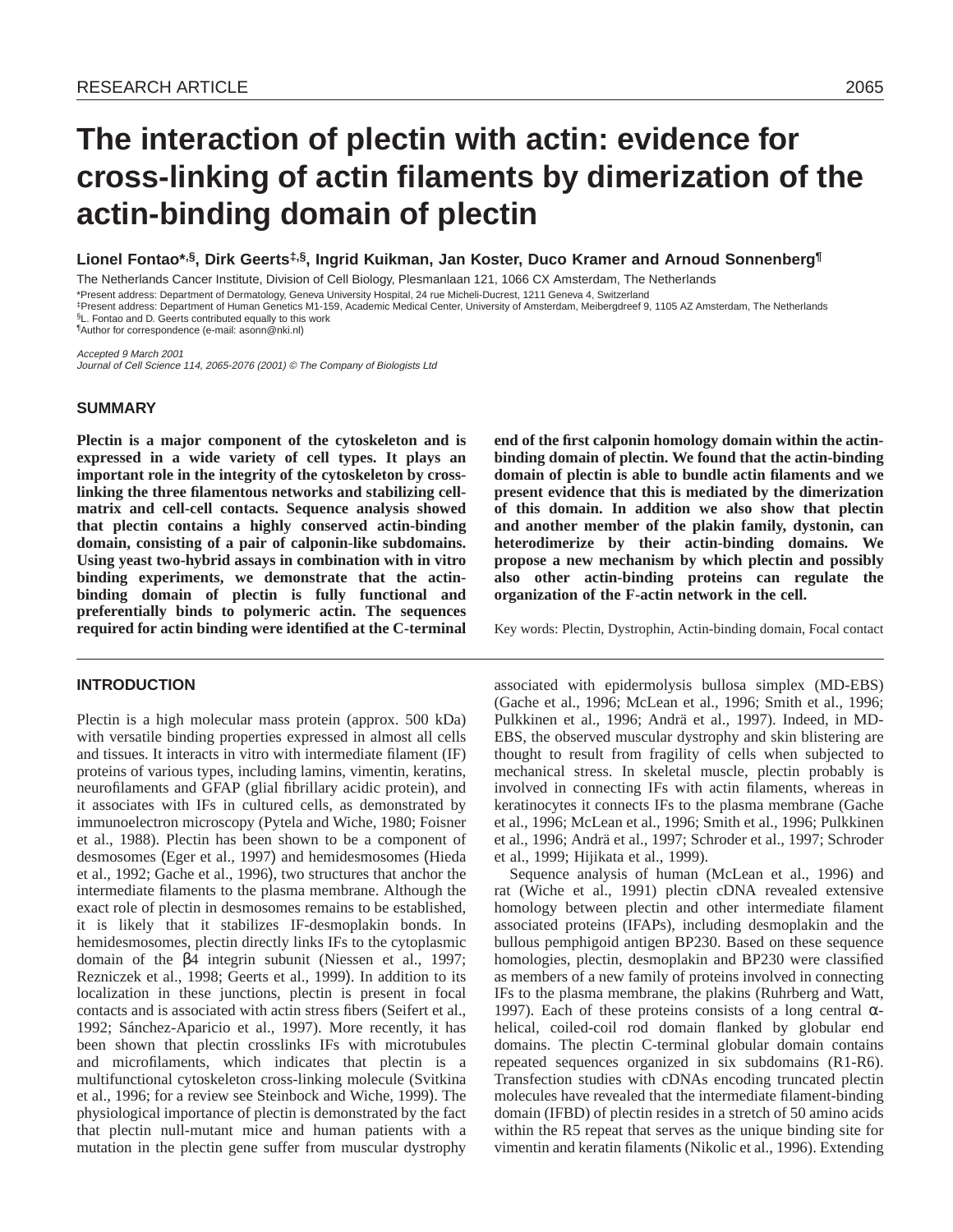these findings we have recently shown, by a yeast two-hybrid assay, that a Gal4-fusion protein containing the IFBD of plectin can efficiently bind GFAP, vimentin and monomeric keratins 14 and 18, but not keratins 5 and 8 (Geerts et al., 1999).

The precise function of the central rod domain of plectin has not yet been established, but there is evidence that this domain mediates plectin dimerization and/or multimerization (Foisner and Wiche, 1987; Uitto et al., 1996). By RT-PCR, mRNA encoding a rod-less plectin was identified in several different rat tissues (Elliott et al., 1997). However, whether this particular mRNA is translated in vivo into a functional variant of plectin is not known. Although it was known for a long time that plectin can be colocalized with actin stress fibers in focal adhesions (Seifert et al., 1992; Sánchez-Aparicio et al., 1997), evidence for a direct binding between plectin and actin has only recently been obtained. Sequence analysis reveals an actin-binding domain (ABD) of the βspectrin type in the N-terminal globular domain of plectin (McLean et al., 1996). This ABD is also found in other actinbinding proteins, such as dystonin, fimbrin, α-actinin and dystrophin (for a review, see Hartwig, 1994), and is composed of two consecutive calponin homology (CH) domains. Biochemical studies have identified three potential actinbinding sequences (ABS) within this ABD, termed ABS1, ABS2 and ABS3. The ABS1 and ABS3 were first identified by NMR studies of dystrophin, which showed that synthetic peptides corresponding to these two sequences bind to actin. ABS2 was originally identified in ABP120 (a *Dictyostelium* actin-gelation factor) in which it is required to mediate binding to actin (Bresnick et al., 1990).

In plectin-deficient mouse fibroblasts, an N-terminal fragment of plectin that contains the ABD was found to decorate actin stress fibers (Andrä et al., 1998). We have shown that the N-terminal fragment of plectin also interacts with the cytoplasmic domain of the β4 integrin subunit and that binding of β4 to plectin prevents actin from interacting with it (Geerts et al., 1999). Furthermore, plectin regulates actin dynamics and is involved in the reorganization of the actin cytoskeleton in response to activation of small GTPases (Andrä et al., 1998). A role of plectin in actin dynamics is also suggested by the finding that in plectin-deficient fibroblasts, as compared to wild-type cells, the reorganization of the actin cytoskeleton induced by CD95-mediated apoptosis was severely impaired (Stegh et al., 2000). The molecular mechanism by which plectin regulates actin dynamics remains unclear.

The aim of this study was to investigate which domains are involved in the specific interaction of plectin with the βcytoplasmic actin isoform. To further establish the multifunctional role of plectin as a cytoskeletal linker protein, we have investigated whether plectin can also bind the nonmuscular γ-cytoplasmic actin and the α-skeletal muscle actin. Whether plectin-ABD can bind G- and/or F-actin was studied using an in vitro binding assay and the effects of plectin-ABD on actin polymerization were investigated by kinetic analysis and electron microscopy. Our results show that plectin can dimerize by its ABD, and that this leads to the bundling of actin filaments. Furthermore, we identified dystrophin and dystonin as additional actin-binding proteins that can homodimerize by their ABD and show that plectin and dystonin can also form heterodimers by their ABD.

# **MATERIALS AND METHODS**

### **cDNA constructs**

All nucleotide and amino acid positions are numbered with the ATG initiation codon at position 1. Plasmid inserts were generated by polymerase chain reaction (PCR), using the proofreading *Pwo* DNA polymerase (Boehringer) and gene-specific sense and anti-sense primers containing restriction site tags. All plasmid inserts were confirmed by sequence analysis using the  $T$ Sequencing kit (Pharmacia). The yeast galactose metabolism regulatory gene 4 (GAL4) vectors containing human epithelial plectin (U53204) cDNA subclones and full-length cDNA encoding human α-skeletal muscle actin (J00068), human γ-cytoplasmic actin (M19283) and human βcytoplasmic actin (AB004047) are described in Figs 1B and 6. Numbers in subscript correspond to the amino acid residues of subclones encoded within the GAL4 activation domain (AD)- or binding domain (BD)-fusion proteins. Vectors used were the yeast GAL4(AD) or GAL4(BD) expression vectors pACT2 or pAS2-1, respectively (Clontech, Palo Alto, CA, USA). The templates used for PCR were cDNAs encoding full-length human actin isoforms, human plectin cDNA (clone GWIM1+2; nucleotides 1-1018, which contains the alternative exon 1c, exons 2-8 and almost the complete exon 9 of epithelial plectin cDNA; a kind gift from Dr E. B. Lane, CRC Cell Structure Group, Department of Anatomy and Physiology, University of Dundee, UK) and human dystrophin cDNA (clone pXJ10, nucleotides 1-2100, which contains exons 1-14; a kind gift from Drs R. Maatman and J. den Dunnen, Department of Human Genetics, Leiden University Medical Center, University of Leiden, the Netherlands). EST clones 41909 and 36254, encoding full-length human γ-cytoplasmic actin and 611141 and 613287, encoding fulllength human β-cytoplasmic actin, were from the IMAGE cDNA clone collection, obtained from the Resource Center/Primary Database of the German Human Genome Project (RZPD, Berlin, Germany).

The plectin(1-64)-dystrophin(11-337) chimera was constructed by introducing *Nde*I sites at position 192 of the plectin cDNA, and at position 33 of the dystrophin cDNA using site-directed mutagenesis, followed by the insertion of the appropriate cDNA fragments into pAS2-1.

For use in cell transfection experiments, cDNA fragments encoding plectin<sub>1-339</sub> and plectin<sub>65-339</sub> were isolated from pAS2-1 constructs (see above) and inserted into pcDNA3HA (Geerts et al., 1999). Similarly, a cDNA fragment encoding plectin<sub>1-339</sub> was inserted into the bacterial maltose binding protein (MBP)-fusion protein expression vector pMAL-c2X (New England Biolabs Inc.), for the production of MBP-fusion proteins, or in pRP261, a derivative of pGEX-3x (Amrad Corp. Ltd), for the production of glutathione S-transferase (GST) fusion proteins. The β4 integrin cDNA expression construct used for the experiments in Fig. 5 encoded β4A integrin cytoplasmic domain from residues 1115-1449 with a single amino acid substitution R1281W ( $\beta$ 4<sup>R1281W</sup>), which abrogates plectin binding, as previously described (Geerts et al., 1999).

#### **Yeast two-hybrid assay**

Yeast strain *S. cerevisiae* PJ69-4A (a gift from Dr P. James, Department of Biomolecular Chemistry, University of Wisconsin, Madison, WI, USA), which contains the genetic markers (trp1-901, leu2-3, his3-200, gal4∆, gal80∆, LYS2::GAL1-HIS3, GAL2- ADE2), was used as the host for the two-hybrid assay. It contains two tightly regulated reporter genes, His and Ade, which makes it suitable for the sensitive detection of protein interactions. The use of PJ69-4A was essentially as described (Schaapveld et al., 1998; Geerts et al., 1999). Equal aliquots of transformed cells were spread out on SC-LT plates containing yeast synthetic complete medium lacking leu and trp (vector markers) or on SC-LTHA plates lacking leu, trp, his and ade (vector and interaction markers). Plates were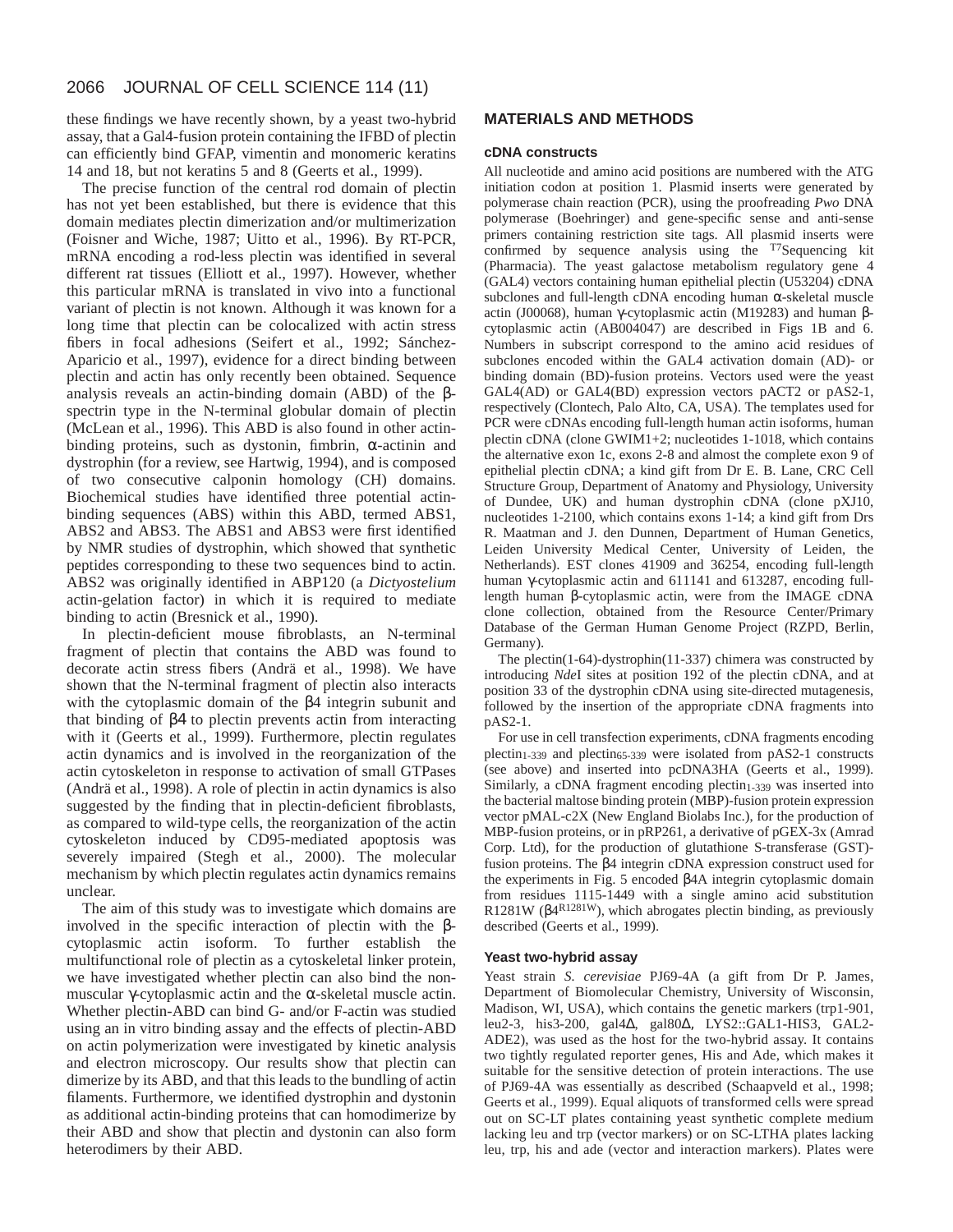incubated at 30°C and growth of colonies was scored after 6 and 10 or 12 days. The plating efficiencies on SC-LTHA plates, as compared with the plating efficiency on SC-LT plates was used as a measure of the strength of the signal generated by the two-hybrid interaction. Cotransformation efficiencies (on non-selective SC-LT plates) for all plasmid combinations were always at least  $10^4$  cfu/ $\mu$ g plasmid DNA, and the difference in cotransformation efficiencies never varied more than twofold between the various plasmid combinations. Expression of the Gal4-fusion proteins was confirmed by immunoblotting with the mAbs RK5C1 and C-10 (Santa Cruz Biotechnology) directed against the DNA binding domain and the transactivation domain of the Gal4 protein, respectively. Cotransformation of yeast PJ69-4A with an empty pAS2-1 and an empty pACT2 vector, with a derived pAS2-plasmid and an empty pACT2-vector, or with an empty pAS2-vector and a derived pACT2 plasmid, never resulted in the growth of colonies on selective SC-LTHA plates, showing that none of the GAL4-fusion proteins encoded by the recombinant plasmids used could by themselves cause activation of the His and Ade reporter genes. For pAS2 plectin<sub>1-172</sub> and pACT2- $\alpha$  skeletal muscle actin, a slight autonomous activation of the reporter genes was found. This could be repressed by the addition of 2 mM of 3-amino-1,2,4-triazole (a His antagonist; A8506, Sigma Chemical Co.) to the medium.

#### **Purification of recombinant fusion proteins**

The *E. coli* strain BL21(DE3) (Novagen) was transformed with recombinant plasmids and colonies obtained were used to inoculate Luria Bertani medium containing 100 µg/ml ampicillin; cultures were grown as previously described (Geerts et al., 1999). Bacteria were harvested by centrifugation at 4,000 *g*, resuspended in PBS containing 1 mM EDTA and 1% (v/v) Triton X-100, and lysed by sonification. Lysates were cleared by centrifugation for 10 minutes at 10,000 *g* and 4°C, and the resulting supernatants were incubated with glutathione-Sepharose 4B beads (Amersham Pharmacia Biotech). Beads with affinity-bound proteins were washed three times with PBS containing 1% (v/v) Triton X-100, and equilibrated in 50 mM Tris-HCl (pH 8.0). Bound proteins were eluted in 50 mM Tris-HCl (pH 8.0) containing 10 mM reduced glutathione. Recombinant MBP-plectin-ABD fusionprotein was expressed and purified as described above, except that amylose resin (800-21, New England Biolabs) was used for the affinity purification, and that equilibration and elution of the resin was in 20 mM Tris-HCl (pH 7.4), 1 mM β-mercaptoethanol without or with 10 mM maltose, respectively.

Buffers containing the eluted fusion-proteins were exchanged in actin-G buffer (AGB: 2 mM Tris-HCl, pH 8.0, 0.2 mM CaCl2, 0.5 mM ATP) by dialysis and protein concentration was estimated by the Bradford protein assay (Biorad).

### **Actin-binding assay**

All purified proteins used in this study were clarified by centrifugation at 100,000 *g* for 1 hour at 4°C and kept on ice in AGB. Actin cosedimentation assays were performed as follows: rabbit α-skeletal muscle actin (2.5 µM; Cytoskeleton Inc.), premixed or not premixed with fusion proteins, was allowed to polymerize by the addition of 0.1 volume of 10× initiation mix (IM: 2 mM Tris-HCl, pH 8.0, 20 mM MgCl2, 1 M KCl, 5 mM ATP) for 1 hour at room temperature. Actin filaments with bound proteins were pelleted by centrifugation at 100,000 *g* for 1 hour at 20°C. Equal amounts of pellet and supernatant were resolved by SDS-PAGE and proteins were visualized by Coomassie Brilliant Blue-staining.

To test the ability of plectin-ABD to bind monomeric actin, MBPplectin1-339 bound to amylose resin was equilibrated in AGB. Monomeric actin was mixed with immobilized MBP-plectin<sub>1-339</sub> to obtain a final concentration of 2.5 µM for actin and 3 µM for plectin. The mixture was incubated for 3 hours at room temperature. After five washes with AGB, samples were boiled in sample buffer and appropriate amounts of bound and unbound protein mixture were resolved by SDS-PAGE. Proteins were visualized by Coomassie Brilliant Blue-staining.

Low-speed sedimentation assays were performed as follows. Actin was polymerized at 24  $\mu$ M for 3 hours at room temperature, then diluted to 4.5 µM in actin polymerization buffer (APB: AGB supplemented with 0.1 volume of IM) containing 2, 1 or 0.5  $\mu$ M of MBP-plectin or MBP alone (control). After a 1 hour incubation at room temperature, samples were centrifuged at 14,000 *g* for 1 minute, equal amounts of pellet and supernatant were analyzed by SDS-PAGE and proteins visualized by Coomassie Brilliant Blue-staining.

#### **Actin filament assembly assays and electron microscopy**

For the pyrene-actin assembly assays (Kouyama and Mihashi, 1981), an actin polymerization kit was purchased from Cytoskeleton Inc. Rabbit  $\alpha$ -skeletal muscle actin containing 10% (mol/mol) of pyrenelabeled actin was used at a final concentration of 4 µM. Polymerization was induced by the addition of 0.1 volume of IM and monitored by change in fluorescence at an excitation wavelength of 365 nm and emission wavelength of 407 nm in a fluorimeter. The fluorescence corresponding to 100% of polymerization was measured 3-4 hours after the addition of the IM. Light scattering assays were performed with unlabeled actin  $(2 \mu M)$  by monitoring changes in OD at 300 nm upon the addition of the IM. Electron microscopy was performed on samples after the actin polymerization was complete, as monitored by light scattering. Samples of the polymerization mixtures were fixed by the addition of 0.05% (v/v) glutaraldehyde, spotted on formvar-carbon coated grids, negatively stained with 1% (w/v) aqueous uranyl acetate and examined at 80 kV with a Philips CM 10 electron microscope.

#### **Cell culture, transfection and immunofluorescence microscopy**

Rat embryo fibroblasts (REF) and COS-7 cells were maintained in DMEM (Gibco BRL) containing 10% foetal calf serum (FCS) and supplemented with 100 i.u./ml penicillin and 100 U/ml streptomycin. Cells were grown at 37°C in a humidified, 5% CO<sub>2</sub> atmosphere. REFs were transiently transfected with cDNA constructs using Lipofectin (Gibco BRL) according to the manufacturer's instructions. COS-7 cells were transfected using DEAE-dextran as previously described (Schaapveld et al., 1998). Indirect immunofluorescence staining of transfected REF cells with mouse mAb 12CA5 against the haemaglutinin (HA)-epitope (YPYDVPDYA) (Santa Cruz Biotechnology) was performed as described previously (Geerts et al., 1999). Actin filaments were stained with rhodamine-phalloidin from Molecular Probes. Immunfluorescence images were taken using a Leica confocal laser scanning microscope.

#### **In vitro binding assays**

The ability of the plectin-ABD to interact with another plectin-ABD was tested in an in vitro binding assay with radiolabeled proteins. Coupled in vitro transcription-translation of 1-2 µg of pcDNA3HAplectin-ABD1-339 or pcDNA3HA-β4R1281W (negative control) was performed using the TnT rabbit reticulocyte lysate kit (Promega) in the presence of  $\left[35\right]$ -methionine/cysteine. Non-incorporated radiolabeled amino acids were removed from the in vitro translation mixture by gel filtration using a PD10 column (Amersham Inc.). Scintillation counting performed on the purified translation mixtures indicated that both proteins were equally labeled, with 9% of the total [<sup>35</sup>S]-methionine/cysteine incorporated. Purified translation mixtures were then tested for binding to MBP-plectin<sub>1-339</sub>, or MBP (negative control) immobilized on amylose-agarose beads. For the binding assay, the translation mixtures were diluted in APB containing 2% of heat-inactivated BSA (HI-BSA: BSA heated overnight at 55°C) and incubated for 2 hours at room temperature with 200 pmol of MBPplectin or MBP immobilized on amylose beads. After incubation, beads were washed 3 times in APB supplemented with 2% (w/v) HI-BSA, then twice in APB. After washing, the beads were boiled in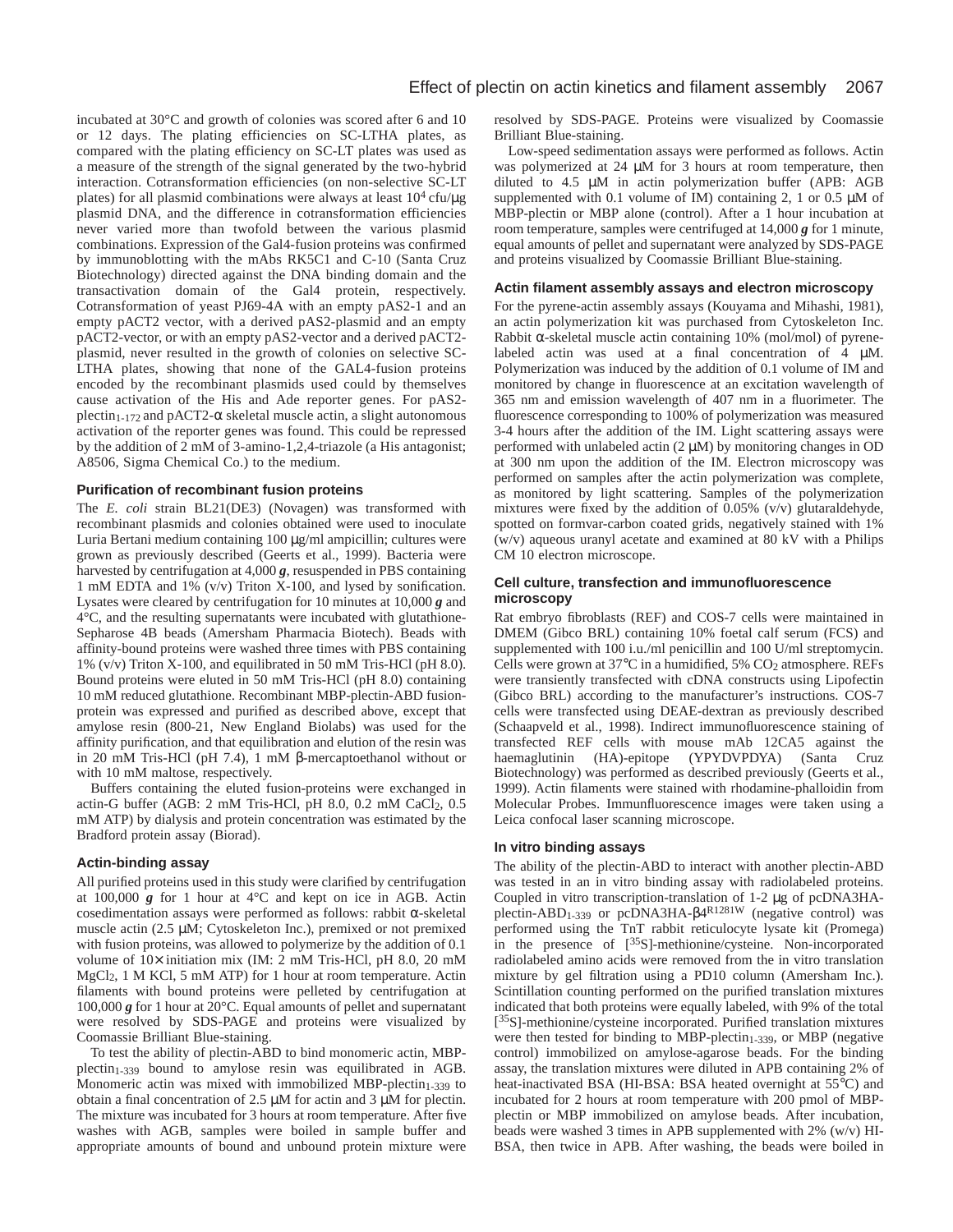sample buffer, proteins were subjected to SDS-PAGE and visualized by autoradiography.

A pull-down assay was used to study plectin-ABD interaction in mammalian cells. 48 hours after transfection, COS-7 cells were lysed in ice-cold lysis buffer (20 mM Tris-HCl, pH 8.0, 100 mM NaCl, 1% ( $v/v$ ) Nonidet P-40, 1 mM MgCl<sub>2</sub>, 1 mM CaCl<sub>2</sub>) supplemented with protease inhibitors (1 mM phenylmethylsulfonyl fluoride, 10 µg/ml leupeptin and soybean trypsin inhibitor and 0.1 U/ml aprotinin). Lysates were clarified by centrifugation at 4°C (20 minutes at 15,000 *g***)** and diluted five times in buffer A (20 mM Tris-HCl, pH 8.0, 100 mM NaCl). The GST-plectin<sub>1-339</sub> fusion protein was generated and immobilized on glutathione-Sepharose beads as described previously (Geerts et al., 1999). The beads were incubated in buffer A containing 1% (w/v) BSA to block non-specific binding sites. After washing, 750 pmoles of GST-plectin<sub>1-339</sub> beads were added to the diluted cell lysates and the mixtures were incubated overnight at 4°C. The Sepharose beads were washed once with buffer A and then sedimented through a sucrose cushion (800 mM sucrose in buffer A). Finally, beads were boiled in SDS-sample buffer and bead-associated proteins were separated by SDS-PAGE and identified by immunoblotting using mAb 12CA5 against HA.

# **RESULTS**

# **Identification of plectin sequences required for actin binding**

The ABD of human epithelial plectin, amino acids 65-302, is located at the extreme N terminus and is encoded by exons 2- 8 of the *PLEC1* gene. The plectin-ABD comprises two 109 residue CH domains, CH1 (position 69-177) and CH2 (185- 293), respectively, juxtaposed in tandem (Fig. 1A). Based on the homology of the plectin-ABD sequence with those of other actin-binding proteins of the β-spectrin family (Hartwig, 1994), three conserved sites (ABS1-3) are identified within the plectin-ABD that, in other β-spectrin family members such as dystrophin, are known to be involved in actin binding (Fabbrizio et al., 1993; Gimona and Winder, 1999). In plectin, the putative ABS1 and ABS2 (residues 72-81 and 144-170, respectively) are both in the CH1 domain, whereas ABS3 (183- 198) is the only potential actin interaction site within the CH2 domain.

The unequal distribution of the ABS sequences within the CH1 and CH2 domains and the differences in their sequences (Fig. 1A) raise the possibility that these two CH domains have different functions. In addition, recent studies indicate that the single CH domain of the calponin protein is not necessary for F-actin binding, but that sequences located near the CH domain have a role in its interaction with actin (Gimona and Mital, 1998; Corrado et al., 1994). This prompted us to map the plectin sequences involved in actin binding and to gain more insight into the roles of the plectin CH and ABS sequences in the interaction with actin.

Yeast two-hybrid assays for interactions of plectin with actin were performed by cotransformation of the yeast strain PJ69- 4A with pACT2-derived plasmids encoding the transcriptional activation domain (AD) of Gal4 fused to full-length actin, together with pAS2-1-derived plasmids encoding fusions between the DNA-binding domain (DB) of Gal4 and different fragments of the plectin-ABD (Fig. 1B). Expression of the fusion proteins was confirmed by immunoblotting with anti-Gal4(BD) or anti-Gal4(AD) antibodies (not shown). Interactions of plectin with actin were detected by the growth

of yeast colonies on selective SC-LTHA plates (see Materials and Methods). A high plating efficiency was observed when plectin<sub>1-339</sub> was coexpressed in yeast with full-length β- or γcytoplasmic actin, or α-actin from skeletal muscle, showing that the His and Ade reporter genes were efficiently expressed as a result of a strong interaction between  $p$  lectin<sub>1-339</sub> and the  $d$ ifferent actin isoforms. Plectin<sub>1-339</sub> contains unique sequences that are not part of the plectin-ABD (amino acids 1-65, encoded by exon 1c, and amino acids 302-343, encoded by exon 9 of plectin). To localize the region within the ABD domain that interacts with actin and to exclude the possibility that sequences outside of the plectin-ABD are also involved, a series of plectin deletion constructs were tested. C-terminal truncation of amino acids 237-339 does not abolish interaction, but in contrast results in a moderate increase in the binding of the plectin-ABD to all the actin isoforms tested. Further truncation extending to the C-terminal end of the first CH domain (residues 173-236) also does not alter binding, showing that the plectin CH2 domain is not necessary for actin binding (Fig. 1B). In contrast, deletion of the second ABS completely abolished the interaction of plectin with  $\alpha$ -,  $\beta$ - and  $γ$ -actin, showing that this region is required for binding to  $β$ and γ-cytoplasmic actin, as well as to α-skeletal muscle actin.

# **Does plectin-ABD bind to G-actin and F-actin filaments?**

Although plectin decorates actin stress fibers in cultured cells, suggesting that plectin interacts with polymeric actin, no evidence for direct binding has yet been presented. To test whether the plectin-ABD mediates direct interactions with actin filaments, copolymerization assays were performed using purified monomeric α-actin from skeletal muscle and an MBPfusion protein containing the first 339 amino acids of human plectin. Prior to the induction of polymerization, monomeric actin at  $2.5 \mu M$  and MBP-plectin<sub>1-339</sub> in actin G buffer were mixed at the molar ratio indicated in Fig. 2A. Actin polymerization was induced by the addition of initiation mix and actin filaments were sedimented by centrifugation. As shown in Fig. 2A, MBP-plectin $_{1-339}$  was found associated with the actin filaments recovered in the pellet. Quantification by scanning densitometry of Coomassie Brilliant Blue-stained gels revealed that plectin has no influence on the amount of pelleted actin, thus indicating that MBP-plectin $_{1-339}$  neither promotes nor inhibits actin polymerization (not shown and see below). Scatchard analysis revealed that MBP-plectin<sub>1-339</sub> binds to actin with a  $K_d$  of 0.3  $\mu$ M and a molecular ratio of 1:1 (Fig. 2B). These estimations were made by assuming that the plectin molecules that remain in the supernatant were not associated with unpolymerized actin: at a low plectin concentration (lane 1) less than 5% of plectin is found in the supernatant although it contains unpolymerized actin. Similar experiments performed with a GST-fusion protein containing the first 339 amino acids of the plectin N terminus, GSTplectin<sub>1-339</sub>, gave similar results (data not shown).

To test whether the plectin-ABD is able to bind monomeric G-actin, pull-down assays were performed with MBP-plectin1- 339 bound to amylose-beads in AGB to ensure that actin is not polymerized to F-actin. While no G-actin was precipitated with amylose-agarose beads alone (not shown), a small proportion was recovered using immobilized plectin<sub>1-339</sub>, which was prevented by the addition of a fivefold excess of soluble MBP-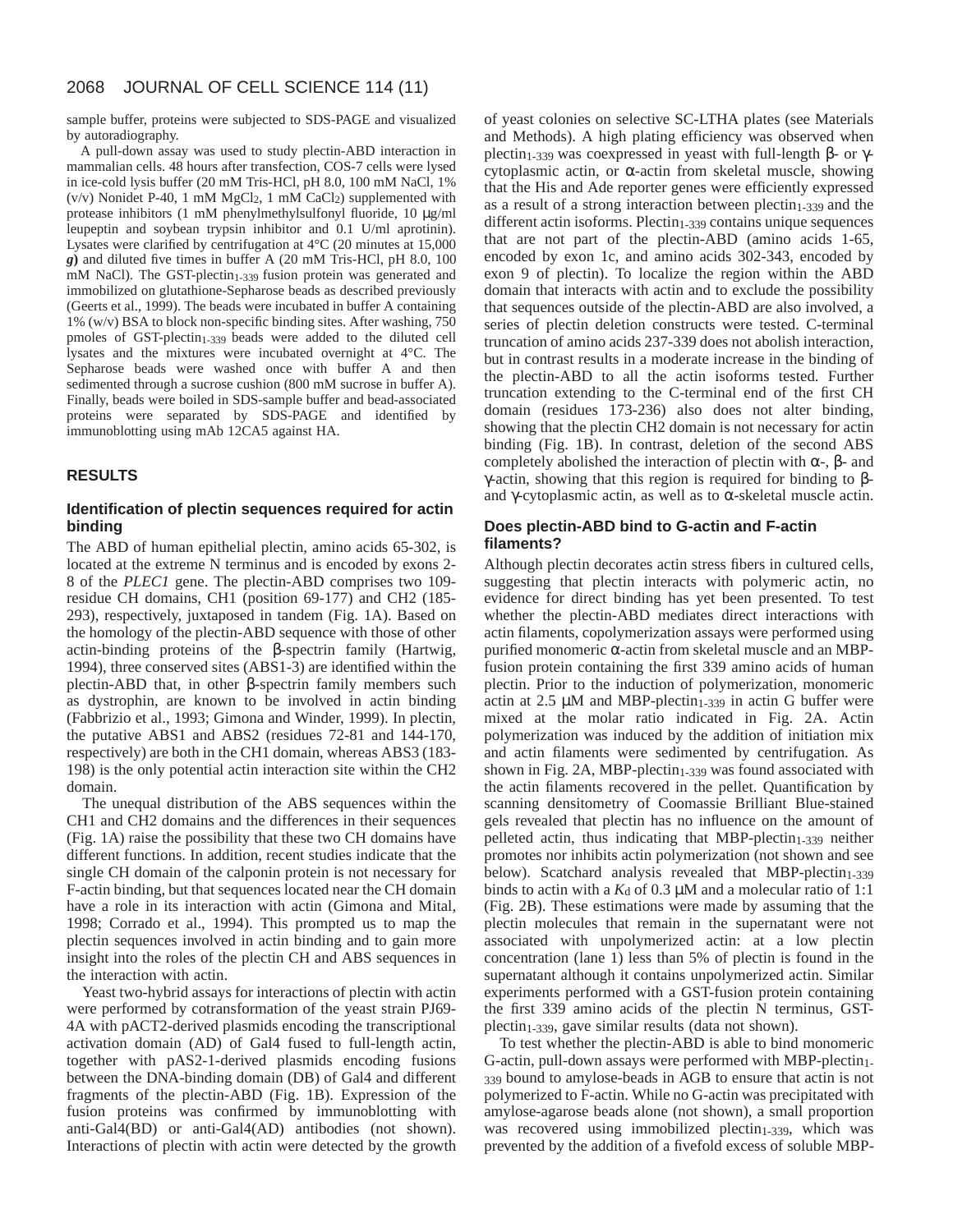**Fig. 1.** Comparison of the ABD of plectin, dystonin and dystrophin and interaction of plectin with different isoforms of actin. (A) Alignment of the N termini of human plectin (AAB05427), mouse dystonin (P11277) and dystrophin (P11532). Alignment was performed with the CLUSTAL-W program*.* Black boxes, identical amino acids; gray boxes, amino acid similarity. The bars above the sequence indicate the ABS1, ABS2 and ABS3 sequences. The CH1 and CH2 domains, identified by sequence homology among the β-spectrin family of proteins, are delineated by dotted boxes. (B) Two-hybrid interaction between the N-terminal part of plectin and different actin isoforms. (Top) Schematic representation of the largest N-terminal construct of plectin (residues 1-339) with its ABD used in this study. (Bottom) Different actin isoforms, αskeletal muscle (α-actin), β-cytoplasmic (β-actin) and γ-cytoplasmic (γ-actin) actin, were used to determine plating efficiency following cotransformation of yeast host strain PJ69-4A with each of the pAS2 plectin subclones listed together with pACT2-actins. Transformation mixtures were spread on SC-LT and SC-LTHA plates and grown at 30°C. Plating efficiency on selective SC-LTHA plates is expressed as a percentage of plating efficiency on non-selective SC-LT plates of the same transformation, thus: ++, >50%; +, ≥ 50% (slowly growing colonies); ±, 5-25%; −, 0%. ND, not determined. Plates were scored after 6 and 12 days of growth; slowly growing colonies could only be scored after 12 days of growth. Plating efficiencies of <25% always represented slowly growing colonies. All efficiencies listed represent an average of multiple independent transformations on at least two separate occasions.

plectin<sub>1-339</sub> (Fig. 2C). These results show that plectin<sub>1-339</sub> bound weakly but specifically to G-actin.

# **Effects mediated by plectin-ABD on the kinetics of actin polymerization**

Using two different assays, pyrene-actin fluorescence and light scattering, we next investigated whether plectin can modulate the actin polymerization rate by binding to F-actin. In the pyrene-actin assay the fluorescence signal is directly proportional to the degree of actin polymerization. However, as this test relies on the fact that F-actin is more fluorescent than G-actin because the environment of the labeled residue (Cys374) is different in the G and F-actin molecules, an actin



| $Gal(BD)$ -<br><b>Plectin</b><br>fragment (aa) | Gal4(AD) fused to |                |                 |
|------------------------------------------------|-------------------|----------------|-----------------|
|                                                | $\alpha$ -actin   | <b>B-actin</b> | $\gamma$ -actin |
| 1-339                                          | <b>ND</b>         | $\pm$          | $\pm$           |
| $1 - 236$                                      | $^{++}$           | $^{++}$        | $^{++}$         |
| 1-181                                          | $^{++}$           | $^{++}$        | $^{++}$         |
| 1-172                                          | $^{++}$           | $^{++}$        | $^{++}$         |
| 1-142                                          |                   |                |                 |
| 1-128                                          |                   |                |                 |

ligand that alters the three-dimensional structure of F-actin would also affect fluorescence. On the contrary, light scattering is influenced by the length and bundling of filaments. Although probably less reliable than the pyrene-actin assay, this test has the advantage that unmodified actin is used and that it does not rely on a conformational change of actin.

Testing the effect of plectin on the rate of actin polymerization in the pyrene-actin assay revealed that MBPplectin1-339 increases the rate of actin polymerization in a concentration-dependent manner (Fig. 3A). No differences between the steady-state concentrations of F-actin in the absence or presence of plectin-ABD were detectable by this assay at the concentrations tested (not shown). Thus, the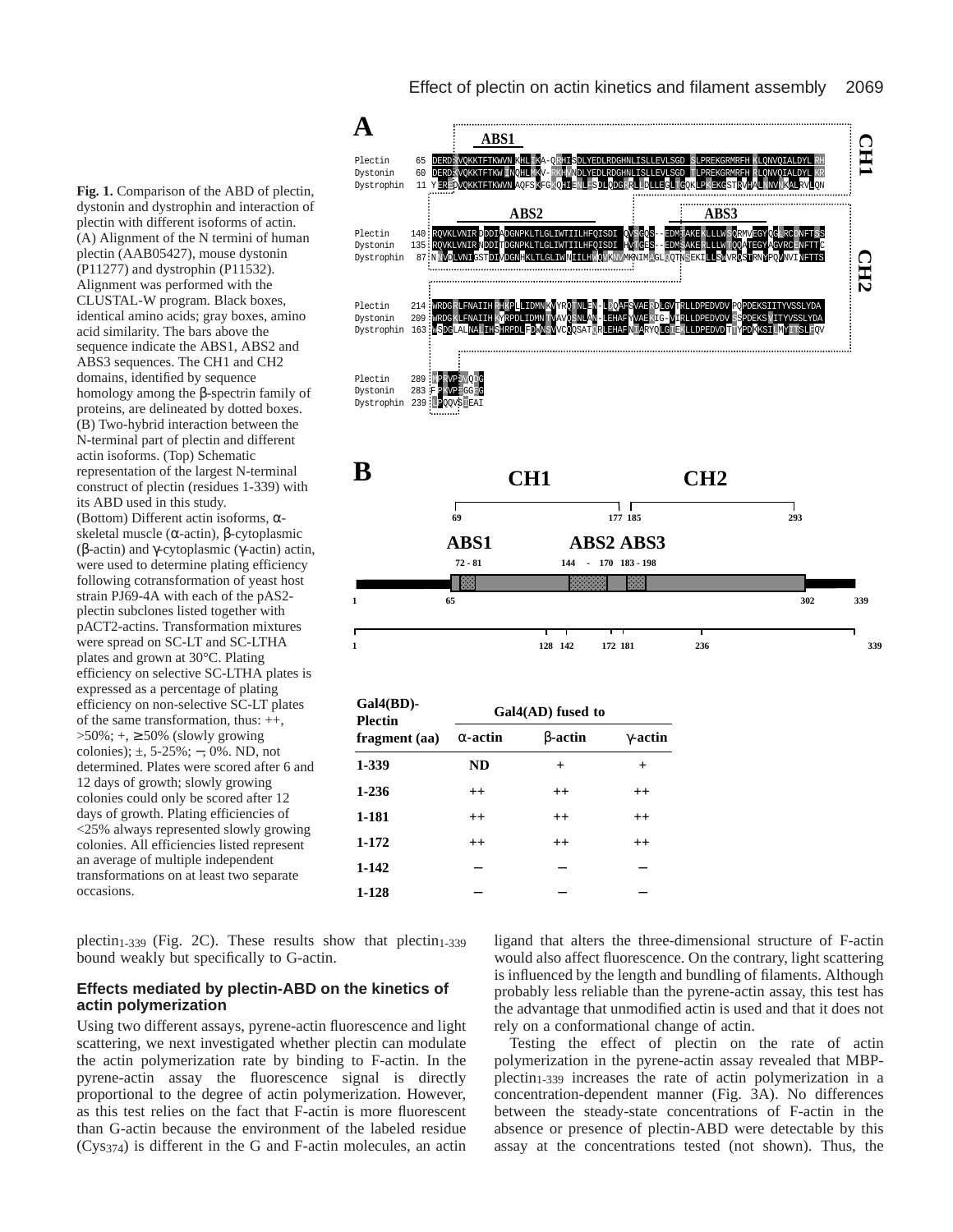plectin-ABD does not alter the degree of actin polymerization, which is in agreement with the copolymerization results. As the pyrene-actin assay measures spontaneous polymerization, we conclude that the effects of the plectin-ABD on the rate of fluorescence likely result from an increase in the number of actin nuclei, which increase the amount of polymerizing actin and therefore the fluorescence.

The light-scattering assays provided evidence that plectin can cross-link actin filaments. In our experimental conditions, actin polymerization results in a rapid increase in absorbance during the first 5 minutes, followed by a more moderate increase, ultimately reaching a plateau (Fig. 3B). When MBPplectin<sub>1-339</sub> was used at 0.5 or 1  $\mu$ M concentration, there was a markedly more rapid increase in the OD rate and the OD values were much higher at steady state, as compared to the control. However, only small differences were found between the results obtained with  $0.5$  and  $1 \mu M$  MBP-plectin<sub>1-339</sub>, suggesting that these effects were not the result of a direct effect of MBP-plectin $_{1-339}$  on actin polymerization (Fig. 3B). In addition, the results of neither the cosedimentation assays nor the pyrene-actin assays indicate that MBP-plectin $_{1-339}$ increases the amount of polymerized actin.

The data obtained by light scattering in combination with the nucleating effect of the plectin-ABD observed using the pyrene-actin assay led us to assume that MBP-plectin $_{1-339}$  can probably bundle actin filaments by cross-linking at least two actin molecules.

# **Evidence for a bundling activity mediated by plectin-ABD dimerization**

Cross-linking and/or bundling of actin was visualized by electron microscopy of the polymerization mixtures monitored by light scattering. In the absence of plectin, long actin filaments were randomly distributed all over the grid with only some of them organized into bundles (Fig. 4A). At a concentration of  $0.5 \mu M$ , MBP-plectin<sub>1-339</sub> notably increased the number of actin bundles (Fig. 4B). These bundles consisted of 4-6 actin filaments in juxtaposition and were partially organized in a branched network. Due to the presence of globular particles, corresponding to the plectin-fusion protein, the bundles have a rather rough appearance. The globular particles were found regularly distributed at 30 nm intervals along the filaments. To confirm that plectin indeed induces bundling of actin filaments, low-speed sedimentation assays were performed using MBP plectin<sub>1-339</sub> and MBP alone as a control. As expected, we found that only small amounts of polymerized actin can be precipitated by brief centrifugation at  $14,000$   $g$  in the presence of  $2 \mu M$  of MBP (Fig. 5A). By contrast, about 90% of the actin was found in the pellet when the same experiment was done in the presence of various concentrations of plectin, indicating that plectin can induce the formation of large actin complexes. In agreement with the data obtained by light scattering (Fig. 3B), there were no marked differences in the amount of actin sedimented at the various plectin concentrations used.

**Fig. 2.** Biochemical analysis of plectin/actin interactions. (A) Copolymerization assays were performed using bovine α-skeletal muscle actin at 2.5 µM together with different concentrations of MBPplectin-ABD1-339 (lanes 1-8 correspond to 0.2, 0.37, 0.5, 0.6, 1, 1.5, 1.6 and 2.2 µM, respectively). Actin filaments and bound proteins were sedimented by centrifugation and equivalent samples of pellets (upper panel) and supernatants (lower panel) were resolved by SDS-PAGE. (B) Scatchard plot of plectin binding to actin filaments (values are means differing by less than 5% of duplicate experiments). Scatchard plotting indicates that plectin binds to filamentous actin with an apparent  $K_d$ of 0.3 µM and a molecular ratio of 1 plectin molecule per actin monomer. (C) Pull-down assay of plectin-ABD1- 339/G-actin binding. Immobilized  $MBP$ -plectin-ABD<sub>1-339</sub> in suspension (3 µM) was incubated with soluble αskeletal muscle G-actin  $(2.5 \mu M)$  in the absence (lanes 1 and 2) or presence of a fivefold excess of soluble MBPplectin-ABD1-339 (lanes 3 and 4). After incubation, the beads were pelleted by centrifugation and the supernatants removed. The beads were then washed and the proteins eluted by boiling in



bound plectin / F actin

sample buffer. Equivalent samples of supernatant (unbound (UB) actin, lanes 1 and 3) and bead eluates (bound (B) actin, lanes 2 and 4) were analyzed by SDS-PAGE. Proteins were visualized by Coomassie Brilliant Blue staining.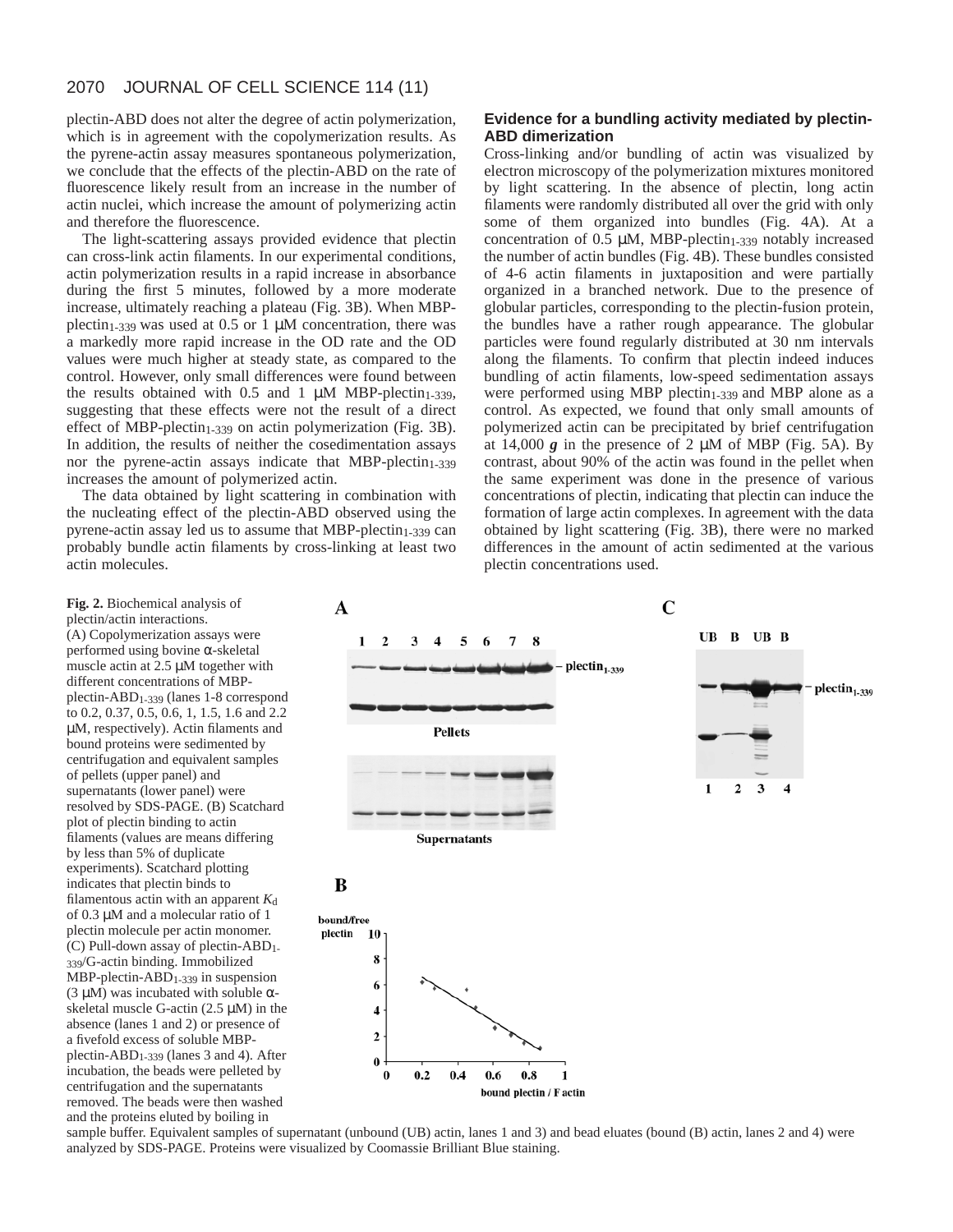These results suggest that the N terminus of plectin is able to dimerize and thus induces the formation of actin bundles. To directly assess the ability of  $plectin<sub>1-339</sub>$  to interact with the ABD on another plectin molecule, we investigated the association of MBP-plectin<sub>1-339</sub> fusion proteins with radiolabeled plectin<sub>1-339</sub> (prepared by in vitro transcription/ translation of pcDNA3-HA plectin<sub>1-339</sub>, see Materials and Methods). As a control for the specificity of the interaction, the  $MBP-plectin<sub>1-339</sub>$  fusion protein was also incubated with a radiolabeled fragment of the cytoplasmic domain of β4, containing a mutation in the second type III fibronectin repeat ( $β4<sup>R1281W</sup>$ ) that abrogates binding to plectin (Geerts et al., 1999). The expression and quality of the in vitro translated proteins was confirmed by SDS-PAGE followed by autoradiography. Binding of MBP alone or MBP-plectin<sub>1-339</sub> to HA-β4R1281W was barely detectable (Fig. 5B*,* lanes 1 and 3). There was a weak, but not specific, interaction of MBP alone with  $HA$ -plectin<sub>1-339</sub> (Fig. 5B, lane 2). In contrast, a strong signal was obtained when  $plectin<sub>1-339</sub>$  was incubated with HA-plectin<sub>1-339</sub> (Fig. 5B, lane 4), suggesting that the plectin N terminus can indeed bind to the N terminus on other plectin molecules. We subsequently confirmed this interaction in a pull-down assay using COS-7 cells, transfected with HAtagged plectin<sub>1-339</sub>. Complex formation between the expressed protein and other plectin<sub>1-339</sub> molecules, being presented as GST fusion proteins immobilized on glutathione beads, was tested by precipitation, followed by immunoblotting with anti-HA antibodies. As shown in Fig. 5C, the HA-tagged plectin $<sub>1</sub>$ -</sub> 339 fragment was precipitated with GST-plectin1-339, but not with GST alone. As expected, an N-terminal truncation mutant  $(HA-tagged plectin<sub>65-339</sub>)$  was also efficiently precipitated with GST-plectin<sub>1-339</sub>, confirming that the first 64 amino acids of plectin are not required for the interaction between two Nterminal plectin fragments. A negative control using HAtagged  $β$ <sup>R1281W</sup> did not bind to GST-plectin<sub>1-339</sub>. Expression of the HA-tagged proteins was checked by immunoblotting with anti-HA antibody. Taken together these results clearly show that N-terminal fragments of plectin which contain a complete ABD domain can form dimers.

### **Identification of the dimerization domain of plectin-ABD**

The role of the CH domains in actin binding remains controversial (Gimona and Mital, 1998). There is stronger homology between the CH1 and CH2 domains, respectively, of different actinbinding proteins (Fig. 1A; Van Troys et al., 1999) than between CH1 and CH2 of the same protein, supporting the current idea that although CH1 and CH2 domains are structurally related, their function is most probably distinct (Van Troys et al., 1999). Here, we have found that the CH1 domain of plectin is necessary for actin binding (see above), while CH2 is not. Altogether these data and the observed bundling mediated by plectin-plectin interactions prompted us to investigate which part of the plectin N terminus is required for this interaction. To this end, fulllength and truncated plectin-ABD were tested in a yeast two-hybrid assay and the resulting binding activities were compared to the binding obtained



**Fig. 3.** Effect of plectin-ABD on actin polymerization. (A) α-skeletal muscle actin  $(4 \mu M)$  containing 10% of pyrene-labeled actin was polymerized in the presence of increasing concentrations of MBPplectin-ABD1-339 (squares, 0 nM; triangles, 30 nM; diamonds, 150 nM; circles, 300 nM). Actin polymerization was initiated at time 0 by the addition of 0.1 volume of  $10\times$  initiation mix and fluorescence was recorded at 407 nm using an excitation wavelength of 365 nm. (B) Actin polymerization was monitored by light scattering at 300 nm. Polymerization of 2 μM α-skeletal muscle actin in the absence (squares) and presence of varying concentrations of MBP-plectin-ABD,  $0.5 \mu M$  (triangles), 1  $\mu M$  (diamonds) was initiated at time 0 by the addition of 0.1 volume of 10× initiation mix.



**Fig. 4.** Plectin-ABD cross-links F-actin into bundles. Electron microscopy examination of polymerized actin mixtures, described in Fig. 3. F-actin alone (A) or in combination with  $0.5 \mu M$  of purified plectin-ABD (B). Note the numerous bundles of F-actin in the presence of plectin-ABD. Bar, 0.5 µm.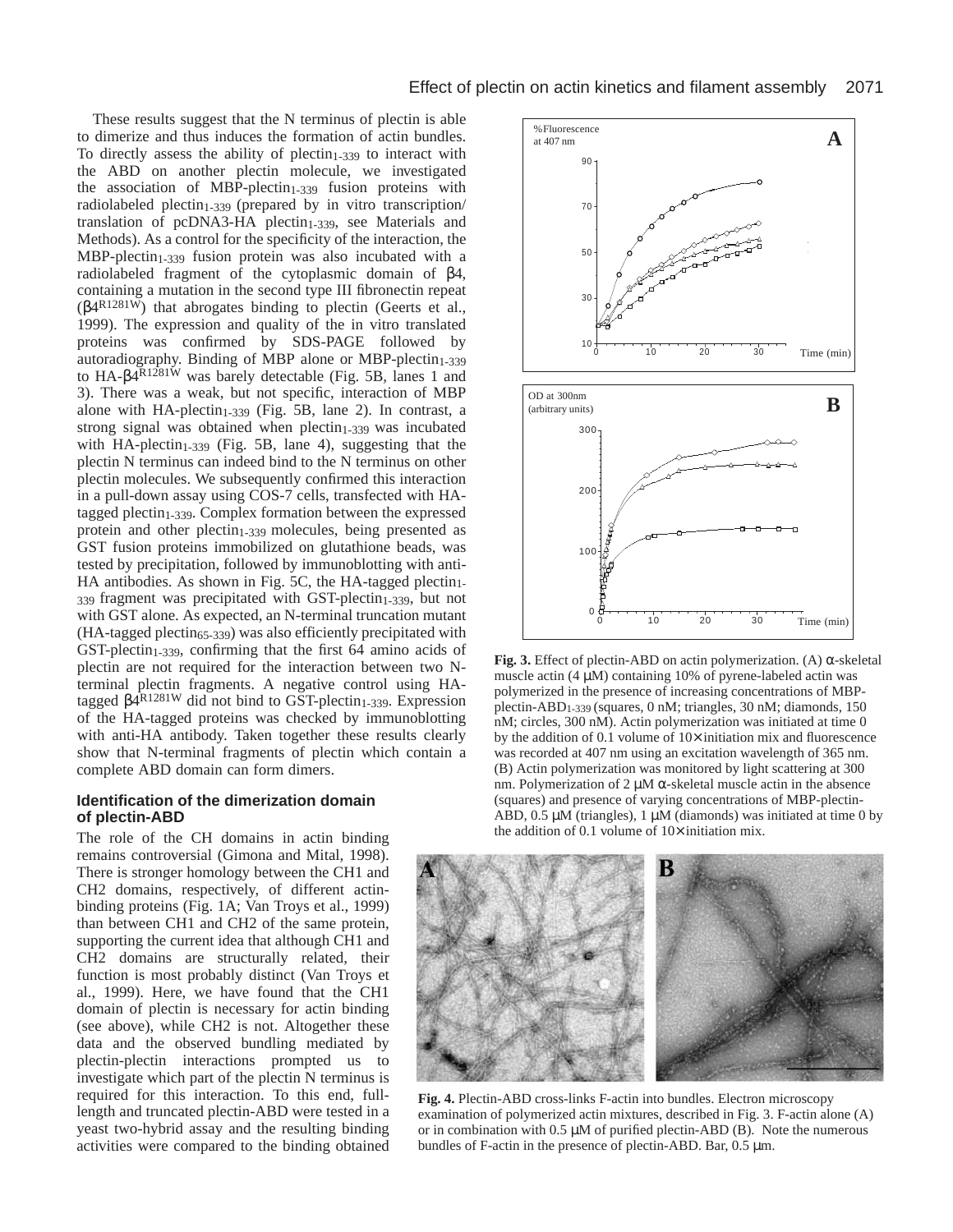**Fig. 5.** The plectin-ABD interacts with other plectin-ABD molecules in vitro and bundles actin filaments. (A) Low-speed sedimentation assay. Polymeric actin  $(4 \mu M)$  was incubated with MBP  $(2 \mu M)$  or MBP-plectin (0.5, 1 or 2  $\mu$ M) for 1 hour at room temperature. Samples were centrifuged at 14,000 *g* for 1 minute and equal amounts of pellet (P) and supernatant (S) were subjected to SDS-PAGE and visualized by Coomassie Blue staining. (B) MBP (lanes 1 and 2) and MBP-plectin<sub>1-339</sub> (lanes 3 and 4) bound to amyloseagarose beads were incubated with <sup>35</sup>S-labeled plectin-ABD<sub>1-339</sub> (lanes 2 and 4) or β4R1281W (lanes 1 and 3), obtained by in vitro translation. After incubation and washing, the beads were boiled in sample buffer and bound proteins were subjected to SDS-PAGE and visualized by autoradiography. Lanes at left show 35S-labeled in vitro-translated plectin-ABD1-339 and β4R1281W. (C) Lysates of COS-7 cells, untransfected (lanes 1, 5, 9) or transiently transfected with HA-plectin-ABD1-339 (lanes 2, 6, 10), HA-plectin-ABD65-339 (lanes 3, 7, 11) or HA- $\beta$ 4<sup>R1281W</sup> (lanes 4, 8, 12), were incubated with GST (lanes 5-8) or GST-plectin<sub>1-339</sub> (lanes 9-12), immobilized on glutathione-Sepharose beads. After washing, beads were boiled in sample buffer and associated proteins were visualized by immunoblotting using anti-HA antibody. Lanes 1-4, total COS-7 cell lysates probed by immunoblotting with anti-HA antibody to verify the expression of the HA-tagged proteins. The upper band in lanes 1- 4 and 9-10 corresponds to an unidentified protein that is nonspecifically recognized by anti-HA antibody.

with β-actin (Fig. 6). We observed that plectin<sub>1-339</sub> (as a  $Gal4(BD)$ -fusion protein) interacted with both plectin<sub>1-339</sub> (as a Gal4(AD)-fusion) and β-actin. In addition, the plectin mutant in which the 35 N-terminal amino acids had been deleted (plectin36-339) still bound to other plectin molecules as well as to β-actin. An N-terminal deletion that removed all 64 amino acids encoded by exon 1c completely abolished the interaction with β-actin, without altering the interaction with other plectin molecules. However, by also deleting residues 65-173 or 65- 284, the binding to other  $plectin<sub>1-339</sub>$  molecules was also abolished. Since plectin36-339 is able to bind to both β-actin and  $plectin<sub>1-339</sub>$ , we tested the effect of C-terminal truncations of this molecule on these interactions. Removal of the CH2

> 1−339 5−339 36−339 65−339 173−339 284−339 128−305 36−181 36−142 5−142 1−142

domain enhances binding to β-actin but does not alter binding to plectin $1-339$ , whereas deletion of ABS2 abrogates binding to both  $β$ -actin and plectin<sub>1-339</sub>. These findings indicate that for dimerization at least one intact CH1 domain in any protein of the dimer is required.

To determine whether the plectin CH1 domain alone can support dimerization of the plectin-ABD we performed a similar yeast two-hybrid analysis using a Gal4(AD)-fusion protein containing amino acids 36-181 of plectin. Consistent with the results described above we found that  $plectin_{36-181}$  interacts with plectin<sub>1-339</sub> (Fig. 6) with an efficiency similar to that of plectin $1-339$ . In contrast to plectin1-339, plectin36-181 was unable to interact with plectin<sub>65-339</sub>. This latter finding suggests that sequences in the region of residues 36-65 may also contribute to plectin-ABD binding. Alternatively, these sequences may be required to position the CH1 domain at a sufficient distance from the Gal4 moiety



**Fig. 6.** Mapping of the binding site in the N-terminal part of plectin that is involved in dimerization. Plating efficiency following cotransformation of yeast host strain PJ69- 4A with one of each of the pAS2-plectin subclones listed together with pACT2 plectin<sub>1-339</sub>, pACT2-plectin<sub>36-181</sub> or pACT2- $\beta$  cytoplasmic actin are shown. Details are as for Fig. 1B.

− − − −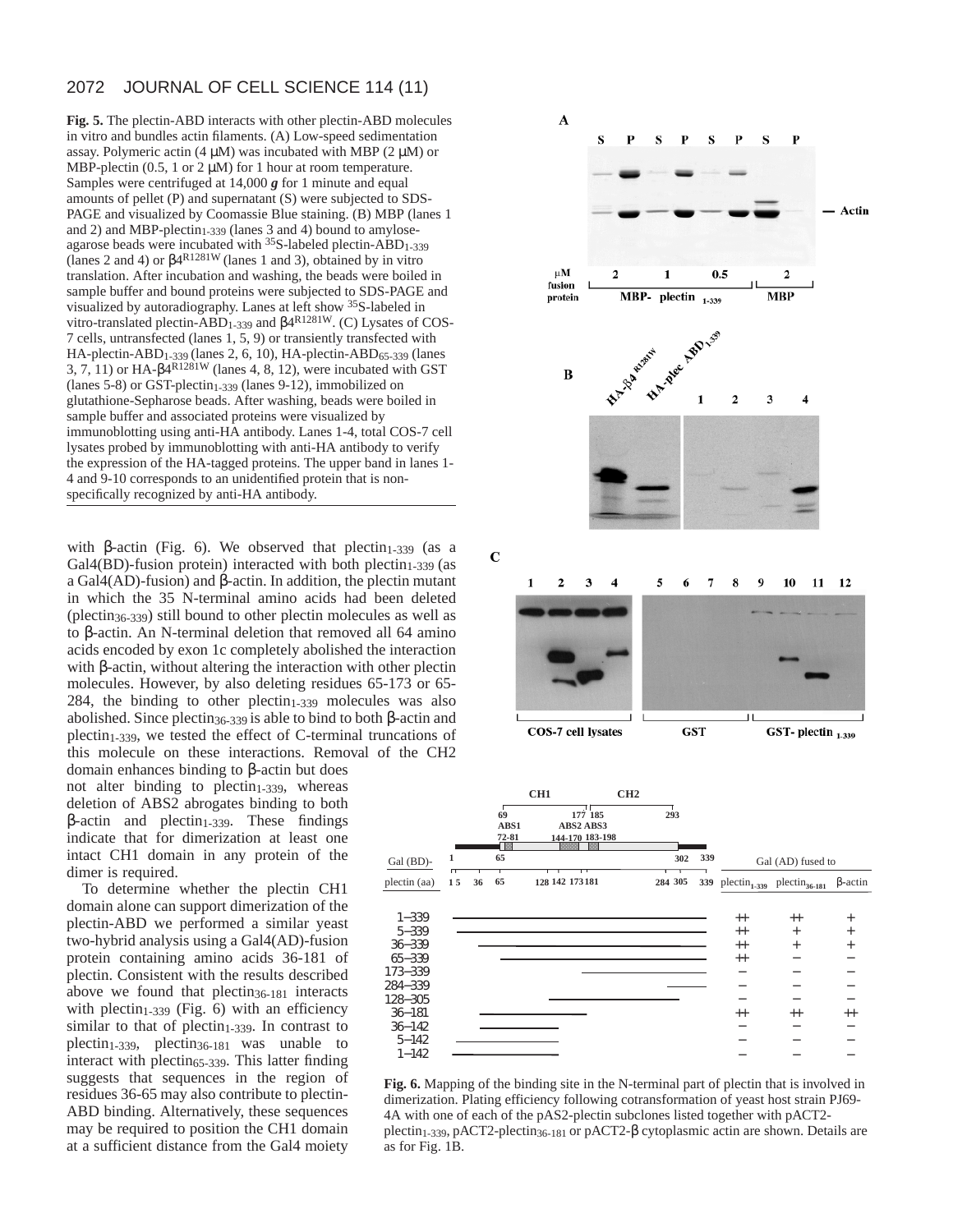to make binding possible in yeast. In agreement with the results obtained with plectin<sub>1-339</sub>, we found that deletion of ABS2 (plectin<sub>1-142,</sub> plectin<sub>5-142</sub>, plectin<sub>36-142</sub>) completely abolished plectin36-181-binding activity.

# **Can other ABDs mediate homo- and heterodimerization?**

Based on the strong homology in sequences between the ABDs of the β-spectrin family members, we speculate that ABDs other than those of plectin may homodimerize and even heterodimerize. This assumption was tested by yeast twohybrid assays using Gal4-fusion proteins containing the Nterminal ABDs of dystrophin, dystonin and plectin. We found that plectin<sub>1-339</sub> binds to other plectin<sub>1-339</sub> molecules and to dystonin-21-336 with similar efficiencies (Fig. 7). By contrast, there was no binding between plectin<sub>1-339</sub> and dystrophin<sub>1-337</sub> or between dystonin-21-336 and dystrophin1-337. Dystonin-21- 336 can bind to other dystonin-21-336 molecules but this binding appeared to be weaker than that with  $plectin<sub>1-339</sub>$ . Binding of dystrophin1-337 to other dystrophin1-337 molecules proved to be very weak and was barely detectable. Since in the Gal4-fusion protein, the dystrophin-ABD, which starts at residue 10, is located closely to the Gal4 protein, interaction between two of these fusion proteins via their dystrophin-ABDs may not be possible because of steric hindrance by the Gal4-moiety. We therefore tested whether the efficiency of intermolecular binding between two dystrophin-ABDs could be made possible by increasing the size of the linker region between the ABD and the Gal4-moiety. To achieve this, we created a chimeric protein in which the first 65 residues of plectin separated the Gal4-moiety and the dystrophin-ABD. Testing this chimeric protein in the yeast two-hybrid assay indeed revealed efficient intermolecular binding of the chimeric proteins and a somewhat reduced binding of it to dystrophin<sub>1-337</sub>. There were however, still no interactions with either plectin<sub>1-339</sub> or dystonin-21-336.

### **The 64 amino acids encoded by exon 1c are dispensable for actin binding in cells**

All our experimental data strongly suggest that the ABD of plectin is sufficient to support binding to actin filaments. However, we have found that the Gal4 or GST moieties fused to the plectin N terminus at amino acid residue 65 abrogate actin binding (see above and unpublished results), presumably because of a steric hindrance of crucial amino acid residues by the tag. Therefore, it was not

**Fig. 8.** Codistribution of F-actin and plectin N terminus protein fragments in transfected cells. Rat embryo fibroblasts were transiently transfected with HA-tagged plectin $_{1-339}$  (A-C) or HA-tagged plectin65-339 (D-F). The cells were fixed, permeabilized and processed for double labeling using rhodamine-phalloidin to visualize F-actin (A,D) and anti-HA antibodies, followed by FITC-conjugated secondary antibodies to detect the HA-tagged proteins (B,E). Images were obtained using a Leica confocal microscope. (C,F) Composite images. Colocalization appears as yellow. Bar, 10 µm.



**Fig. 7.** Yeast two-hybrid analysis of the interactions between the ABD of plectin, dystonin and dystrophin. Plating efficiency following cotransformation of yeast host strain PJ69-4A with the pAS2- and pACT2-plectin, dystonin and dystrophin subclones listed are shown. Details are as for Fig. 1B.

possible to conclude that the first 64 amino acid residues, which do not form part of the conserved ABD, are unnecessary for actin binding. To address this question, rat embryo fibroblasts (REFs) were transfected with HA-tagged plectin N terminus with or without the first 64 amino acid residues (HA-plectin<sub>1-339</sub> and HA-plectin<sub>65-339</sub>, respectively). Transfected cells were stained with HA-specific antibodies to detect the HA-tagged protein and rhodamine-phalloidin for staining F-actin. Examination by confocal microscopy reveals that both plectin mutants produce similar intracellular localization patterns with a predominant staining along actin filaments and in focal contacts (Fig. 8A,B). These latter findings clearly demonstrate that the first 64 amino acid of the N terminus of the epithelial variant of plectin are not required for supporting direct and/or indirect binding of plectin to actin.

# **DISCUSSION**

Although plectin contains an ABD that is highly homologous to that of other proteins of the β-spectrin family, its function

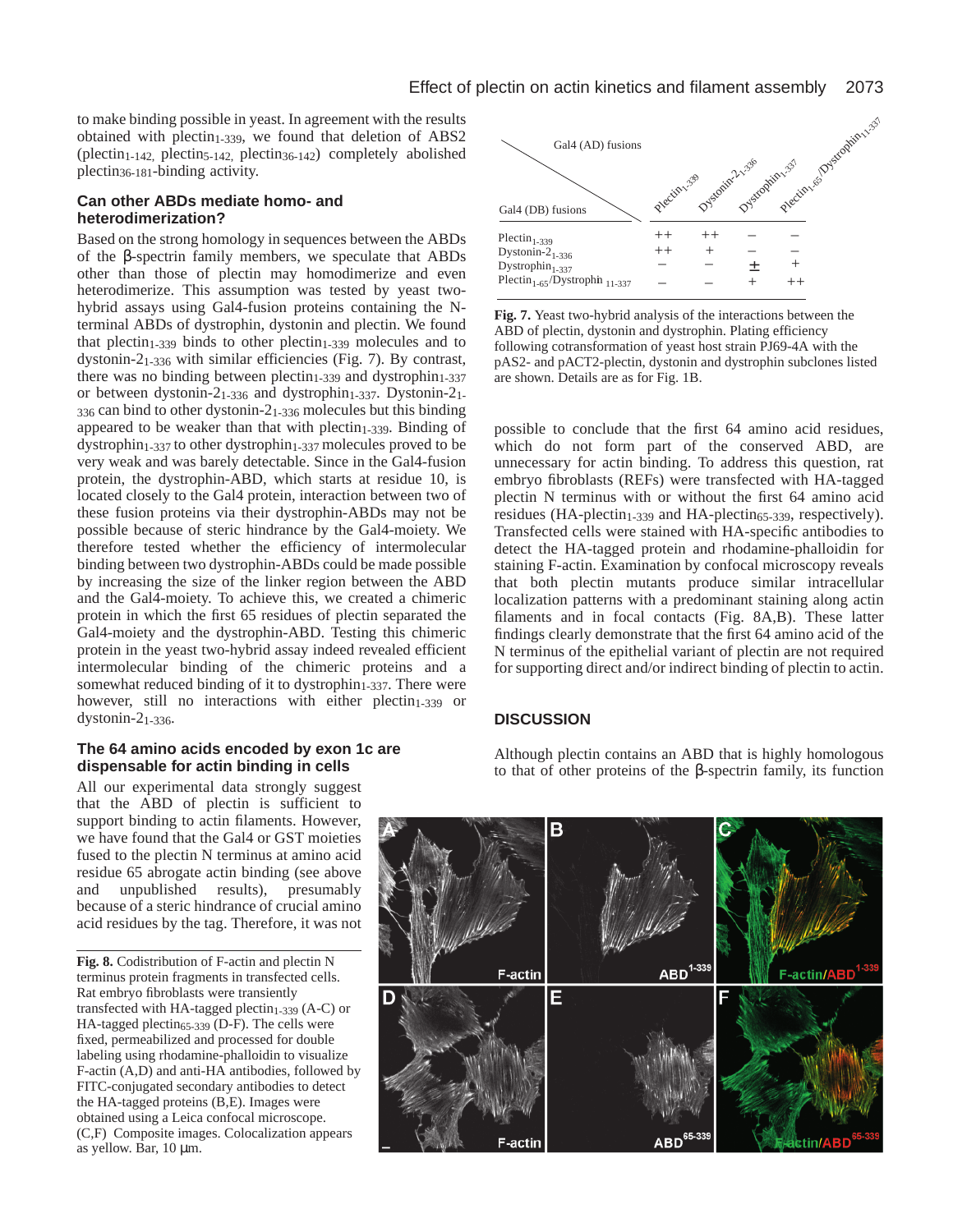as a structural actin-binding protein has not yet been well established. In many cell types plectin is generally found either concentrated in hemidesmosomes or associated with the three cytoskeletal filament systems (Wiche and Baker, 1982; Wiche et al., 1983; Hermann and Wiche, 1987; Errante et al., 1994; Foisner et al., 1994; Bohn et al., 1996; Svitkina et al., 1996; Rezniczek et al., 1998; Andrä et al., 1998; Nievers et al., 1998; Geerts et al., 1999). This protein has been found to be colocalized with actin in focal contacts or along stress fibers, but hardly with cortical actin, suggesting that plectin-actin interactions are tightly regulated or that plectin binds to specific actin isoforms enriched in these structures (for a review, see Herman, 1993). Our findings with the yeast twohybrid assay indicate that plectin is able to bind to various actin isoforms: α-skeletal muscle, β-cytoplasmic and γ-cytoplasmic actin. Nevertheless, since actin isoforms differ primarily in their N terminus and since in the yeast two-hybrid experiments the actin isoforms are assayed when fused at their N terminus with the Gal4(AD) moiety, we cannot formally rule out that there are minor differences in the interaction of plectin with the various actin isoforms that were not detected using this method.

The actin-binding site in the plectin-ABD is contained within the first CH domain, since truncation at either the Nterminal (Fig. 6) or the C-terminal end of CH1 (Fig. 1B) abolished the binding of plectin to the different actin isoforms. Our yeast two-hybrid assays clearly show that residues 143- 172, comprising the ABS2, are required for mediating binding to all the actin isoforms tested. Recently, analyses of the threedimensional structure of fimbrin and β-spectrin ABDs suggested that the major actin-binding site is localized in the last  $\alpha$ -helix of CH1, corresponding to a sequence containing amino acid residues of the ABS2 (Banuelos et al., 1998). Dystrophin, another member of the β-spectrin family, also binds to actin by a conserved ABD. However, in this latter case binding requires both the ABS1 and the ABS2 (Fabbrizio et al., 1993; Corrado et al., 1994). The crystal structure of the first CH domain of human β-spectrin (MMDB Id: 8495) (Carugo et al., 1997) indicates that the first  $\alpha$ -helix containing the ABS1 is located in close proximity to the last  $\alpha$ -helix, which contains the ABS2. Thus, amino acid residues located in the ABS1 might also participate in actin binding. The observed inability of the complete plectin-ABD fragment to interact with actin (this study and unpublished observations) might be due to steric hindrance of the ABS2 resulting from the fusion to Gal4(BD) and GST. The same mechanism might account for the different results obtained by yeast two-hybrid and cell transfection experiments regarding the involvement of residues 36-65 of plectin in actin-binding. Indeed, we found that fusion proteins (Gal4 or GST) containing plectin65-339 were unable to bind actin in yeast two-hybrid and in vitro interaction assays. However, the colocalization of actin and plectin<sub>65-339</sub> identified in transfected REF cells strongly suggests that the first 64 amino acid residues are not necessary for actin binding.

The results of our study indicate that the plectin CH2 domain is not critically implicated in the binding to actin. However, it appears to have a regulatory function on actin binding since its partial or complete removal increases plectin-actin binding. It is possible that the partial inhibition mediated by the CH2 domain results from hindrance of sequences involved in plectin-actin interactions and thus proteins that interact with

the CH2 could potentially modulate the interaction of the plectin-ABD with actin.

In cosedimentation assays, we found that plectin binds to actin with an apparent  $K_d$  of 0.3  $\mu$ M and in a molecular ratio of 1:1. These properties are similar to those of other actinbinding proteins containing the conserved ABD such as dystrophin, α-actinin and dystonin (for a review, see Hartwig, 1994). In addition, in vitro experiments have shown that the plectin-ABD does not modify the amount of polymerized actin, suggesting that the plectin-ABD does not prevent polymerization of G-actin into F-actin. Consistent with this finding, pull-down assays, performed with immobilized plectin-ABD, demonstrate that plectin hardly binds to G-actin. These data are in apparent contrast to those obtained by Andrä et al. (Andrä et al., 1998), who showed that the plectin-ABD binds to monomeric actin using ELISA assays. These authors reported a  $K_d$  of 0.32  $\mu$ M, the same as we established for Factin. The discordance concerning the binding of plectin to Gactin is probably because Andrä and coworkers used a buffer containing 2 mM  $Mg^{2+}$ , with ionic conditions that favor the formation of F-actin. Thus, like other β-spectrin family members (i.e. α-actinin, dystrophin), plectin appears to bind to F-actin with a much higher affinity than to G-actin. Although the yeast two-hybrid assays are normally based on interactions between two monomeric Gal4-fusion proteins, oligomerization of one of the two partners has ocassionally been observed when other cytoskeleton proteins were studied (Meng et al., 1996), suggesting that short F-actin structures can probably be assembled in the yeast nucleus, thereby providing an appropriate ligand for Gal4-plectin-ABD.

The proteins of the β-spectrin family are well-established actin cross-linkers. This property is attributed to protein dimerization mediated by their rod domain. However, recent crystallographic studies showed that in a crystal the ABDs of utrophin and dystrophin are organized in a dimer (Keep et al., 1999; Norwood et al., 2000), which suggests that the ABD of these proteins can also participate in the process of dimerization. Consistent with these findings, we demonstrate that the ABD of plectin is able to form dimers and thereby to bundle actin filaments in vitro. In addition, using pyrene-actin assays, we show that the plectin-ABD increases the rate of actin polymerization and reduces the lag phase, probably by nucleating actin filaments. We assume that this nucleation of actin filaments by the plectin-ABD is also mediated by its dimerization, which might stabilize actin oligomers or even induce their formation. However, we cannot exclude that the plectin-ABD modulates actin polymerization by increasing the rate of monomer addition to barbed ends or by severing actin filaments, thereby creating new barbed ends. By employing the yeast two-hybrid system we have mapped the dimerization domain of the plectin-ABD in the CH1 domain. Thus, the dimerization of the plectin-ABD is different from that of the utrophin-ABD, since the dimerization of the latter is thought to be mediated by CH1-CH2 interaction (Keep et al., 1999). Unexpectedly, we found that the ABS2 is required for both actin binding and for plectin-plectin interaction. Nevertheless, the residues involved in binding are probably different, since the plectin-ABD65-339 construct can associate with the plectin-ABD1-339 but lacks actin-binding properties. These observations suggest that dimerization of the plectin-ABD does not prevent actin binding, which is supported by our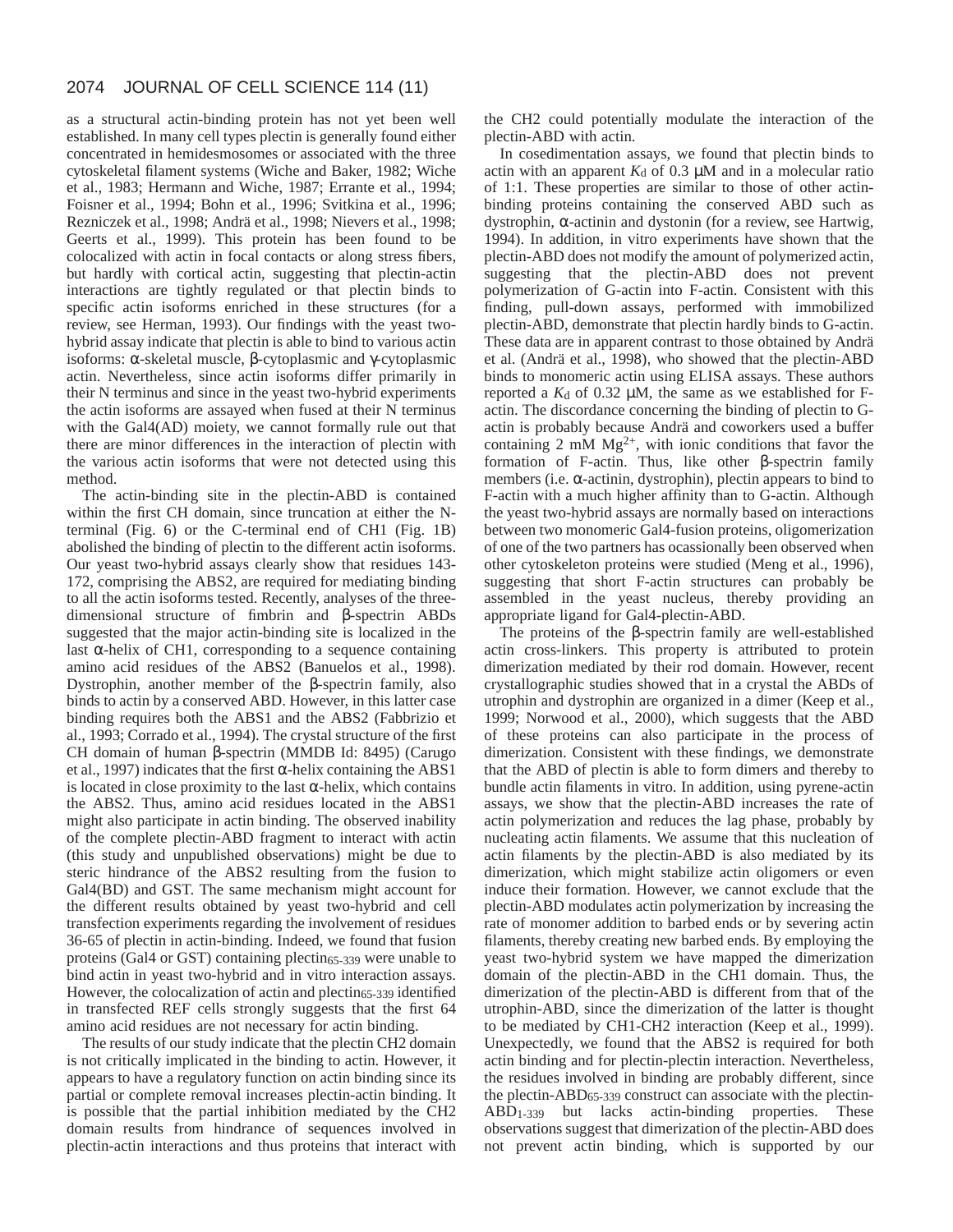cosedimentation assays showing that at low concentrations, all of the plectin-ABDs are bound to F-actin. Also, if plectin dimerization inhibited actin binding, then actin-plectin interaction would not have been detected by either the yeast two-hybrid or in vitro binding assays. The distinct binding activities might be explained by the presence of an actinbinding site and a 'dimerization' site located on opposite sides of the first plectin CH domain. Supporting this assumption, Correia et al. (Correia et al., 1999) have shown that the CH1 of fimbrin mediates interactions with actin and vimentin. Using three-dimensional reconstruction a model was proposed by these authors in which actin and vimentin binding sites are located at two opposite sides in the CH1 domain of fimbrin. Besides its role in the bundling of actin filaments, dimerization of the plectin-ABD could also be essential for the binding of actin itself. This is supported by the results of the yeast twohybrid assays, showing that sequences required for actin binding overlapped with those required for the dimerization of the plectin-ABD. Although the results of the yeast two-hybrid assay suggest a role of the plectin residues 36-65 in dimerization, we assume that, as for binding of plectin to actin, the absence of binding between plectin<sub>36-181</sub>and plectin<sub>65-339</sub> is due to steric hindrance mediated by the Gal4-moiety in plectin65-339.

The in vitro formation of plectin dimers and oligomers has been described (Foisner and Wiche, 1987), and it is believed that they are formed via the rod domain (for reviews, see Wiche, 1989; Foisner and Wiche, 1991). However, while the formation of dimers might be mediated via coiled-coil interactions of the rod domains, oligomerization is likely to require additional binding sites. Our study strongly indicates that the plectin-ABD could provide such additional binding sites. Although it is not yet clear whether the dimerization of the plectin-ABD has physiological relevance, there is evidence that plectin by itself can assemble into a filamentous network in cultured cells (Wiche and Baker, 1982; Wiche et al., 1984).

Using a yeast two-hybrid assay we extended our findings on the dimerization of the plectin-ABD to other β-spectrin family members. We found that dystonin and dystrophin ABDs can also dimerize, but less efficiently than the plectin-ABD. In the case of dystrophin, efficient binding was only obtained with a chimeric molecule containing the first 65 amino acid residues of plectin. Using the same approach we identified the ABD of plectin as a ligand for the dystonin-ABD, a neuronal isoform of the bullous pemphigoid antigen 1 protein (Ruhrberg and Watt, 1997), which strongly suggests that ABDs of different proteins can form heterodimers. By contrast no clear interaction was identified between either the plectin or the dystonin-ABDs with that of dystrophin, which indicates that ABD heterodimerization is specific. The basis of this specificity is probably determined by differences in the sequences, as dystonin and plectin display 88% of homology in their ABD, whereas the homology is 61% in the case of the ABDs of plectin and dystrophin. This heterodimerization of plectin with dystonin further reinforces the role of plectin as a multifunctional cytolinker protein and creates new possibilities for investigating its importance in the regulation of actin dynamics in the cell.

We would like to thank Dr P. James for the yeast strain PJ69-4A, Dr E. B. Lane for the human plectin clone GWIM1+2, and Drs R.

Maatman and J. den Dunnen for the human dystrophin clone pXJ10. Thanks are also due to Dr N. Demaurex in whose laboratory the experiments with the fluorimeter were carried out. This work was supported by grants from the Dutch Cancer Society (NKI 95-979 and NKI 96-1305 to A.S.), the Biomedical and Health program (BIOMED, BMH4-CT97-2062), the Dystrophic Epidermolysis Bullosa Research Association (DEBRA Foundation, Crowthorne, UK) and a 'Bourse de formation à l'étranger' (INSERM 1998 to L.F).

### **REFERENCES**

- **Andrä, K., Lassmann, H., Bittner, R., Shorny, S., Fässler, R., Propst, F. and Wiche, G.** (1997). Targeted inactivation of plectin reveals essential function in maintaining the integrity of skin, muscle, and heart cytoarchitecture. *Genes Dev.* **11**, 3143-3156.
- **Andrä, K., Nikolic, B., Stocher, M., Drenckhahn, D. and Wiche, G.** (1998). Not just scaffolding: plectin regulates actin dynamics in cultured cells. *Genes Dev.* **12**, 3442-3451.
- Banuelos, S., Saraste, M. and Carugo, K. D. (1998). Structural comparisons of calponin homology domains: implications for actin binding. *Structure* **6**, 1419-1431.
- **Bohn, W., Etzrodt, D., Foisner, R., Wiche, G. and Traub, P.** (1996). Cytoskeleton architecture of C6 rat glioma cell subclones whole mount electron microscopy and immunogold labeling. *Scan. Microsc. Suppl.* **10**, 285-294.
- Bresnick, A., R., Warren, V. and Condeelis, J. (1990). Identification of a short sequence essential for actin binding by *Dictyostelium* ABP-120. *J. Biol. Chem*. **265**, 9236-9240.
- **Carugo, K. D., Banuelos, S. and Saraste, M.** (1997). Crystal structure of a calponin homology domain. *Nat. Struct. Biol.* **4**, 175-179.
- **Corrado, K., Mills, P. L. and Chamberlain, J. S.** (1994). Deletion analysis of the dystrophin-actin binding domain. *FEBS Lett.* **344**, 255-260.
- **Correia, I., Chu, D., Chou, Y., H., Goldman, R. D. and Matsudaira, P.** (1999). Integrating the actin and vimentin cytoskeletons. adhesiondependent formation of fimbrin-vimentin complexes in macrophages *J. Cell Biol.* **146**, 831-842.
- **Eger, A., Stockinger, A., Wiche, G. and Foisner, R.** (1997). Polarisationdependent association of plectin with desmoplakin and the lateral submembrane skeleton in MDCK cells. *J. Cell Sci.* **110**, 1307-1316.
- **Elliott, C. E., Becker, B., Oehler, S., Castañón, M. J., Hauptmann, R. and Wiche, G.** (1997). Plectin transcript diversity: identification and tissue distribution of variants with distinct first coding exons and rodless isoforms. *Genomics* **42**, 115-125.
- **Errante, L. D., Wiche, G. and Shaw, G.** (1994). Distribution of plectin, an intermediate filament-associated protein, in the adult rat central nervous system. *J. Neurosci. Res.* **37**, 515-528.
- **Fabbrizio, E., Bonet-Kerrache, A., Leger, J. J. and Mornet, D.** (1993). Actin-dystrophin interface. *Biochemistry* **32**, 10457-10463.
- Foisner, R. and Wiche, G. (1987). Structure and hydrodynamic properties of plectin molecules. *J. Mol. Biol.* **198**, 515-531.
- Foisner, R. and Wiche, G. (1991). Intermediate filament-associated proteins. *Curr. Opin. Cell Biol.* **3**, 75-81.
- **Foisner, R., Leichtfried, F. E., Herrmann, H., Small, J. V., Lawson, D. and Wiche, G.** (1988). Cytoskeleton-associated plectin: in situ localization, in vitro reconstitution, and binding to immobilized intermediate filament proteins. *J. Cell Biol.* **106**, 723-733.
- **Foisner, R., Feldman, B., Sander, L., Seifert, G., Artlieb, U. and Wiche, G.** (1994). A panel of monoclonal antibodies to rat plectin: distinction by epitope mapping and immunoreactivity with different tissues and cell lines. *Acta Histochem.* **96**, 421-438.
- **Gache, Y., Chavanas, S., Lacour, J.-P., Wiche, G., Owaribe, K., Meneguzzi, G. and Ortonne, J. P.** (1996). Defective expression of plectin/HD1 in epidermolysis bullosa simplex with muscular dystrophy. *J. Clin. Invest.* **97**, 2289-2298.
- **Geerts, D., Fontao, L., Nievers, M. G., Schaapveld, R. Q. J., Purkis, P. E., Wheeler, G. N., Lane, E. B., Leigh, I. M. and Sonnenberg, A.** (1999). Binding of integrin  $\alpha$ 6 $\beta$ 4 to plectin prevents plectin association with F-actin but does not interfere with intermediate filament binding. *J. Cell Biol.* **147**, 417-434.
- **Gimona, M. and Mital, R.** (1998). The single CH domain of calponin is neither sufficient nor necessary for F-actin binding. *J. Cell Sci.* **111**, 1813- 1821.